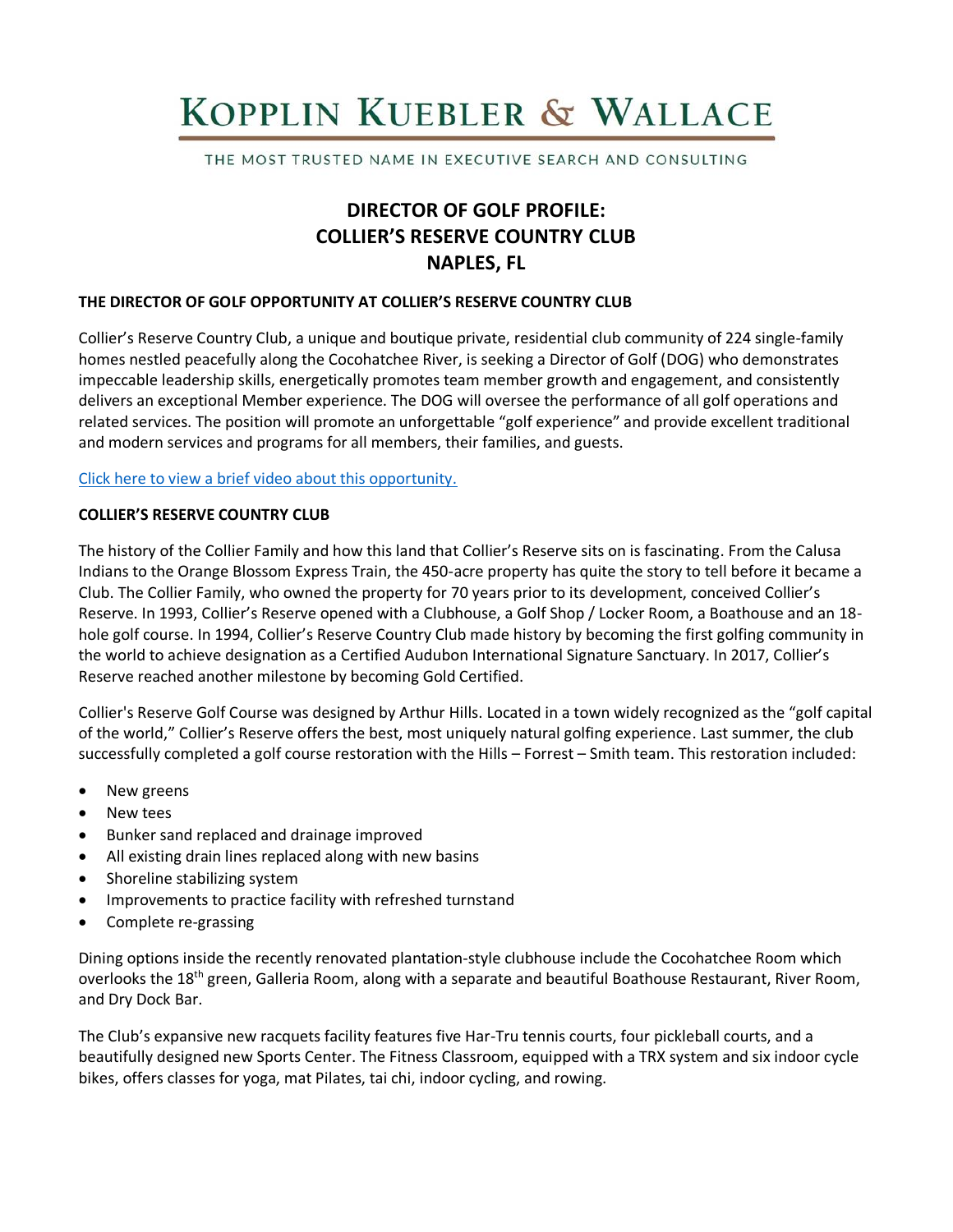Collier's Reserve was selected as one of America's Healthiest Clubs, a designation earned by only 60 clubs in America, thanks to the new state of the art Sports Center, personalized training programs and classes, abundant outdoor activities, and gourmet, farm-to-table menu selections.

# **COLLIER'S RESERVE COUNTRY MISSION STATEMENT**

To establish Collier's Reserve Country Club as the first choice for those seeking an active, intimate Country Club experience in Naples by combining the uniqueness of our natural habitat and riverfront setting with a premier championship golf course and exceptional tennis, fitness, dining, and social activities for our Members, their families, and guests. We are committed to our Members' satisfaction and warmly welcome new Members into our Country Club.

#### **Mission**

- Maintain a wide offering of physical activities including golf, racquet, and fitness.
- Provide first class facilities and service for casual and fine dining
- Maintain a high level of membership satisfaction and employee engagement
- Ensure responsible financial management and club governance

# **Vision – The Colliers Reserve Country Club Experience**

• To be widely recognized in the Naples market as the premier, full service, boutique country club.

# **COLLIER'S RESERVE COUNTRY CLUB BY THE NUMBERS:**

- Over \$17M of Capital Improvement Projects Completed over the last 7 years
- 362 members in all categories
- \$125,000 Initiation fee
- \$15,800 Annual dues
- Approximately \$150,000 Hard goods volume (Golf)
- Approximately \$250,000 Soft goods volume (Golf)
- Approximately \$700,000 Gross payroll golf operations (Direct Reports)
- Approximately 27,000 Annual Rounds of Golf
- 71 Employees Club overall
- 12 Direct Reports (Golf)
- 9 Board members each serving three-year terms
- A GM/COO model leadership/organizational structure
- Club POS System is Northstar

#### **COLLIER'S RESERVE COUNTRY CLUB WEBSITE: [www.colliersreserve.com](http://www.colliersreserve.com/)**

#### **DIRECTOR OF GOLF JOB DESCRIPTION**

The DOG at Collier's Reserve Country is truly the "golf ambassador" of the Club, and is responsible for planning, organizing, and directing a comprehensive golf program and being actively involved with all demographics and constituency groups within the Club. This includes tournament operations, golf instruction, inventory control, golf handicapping, member, and guest relations. He/She directly supervises all inside and outside Professional Staff, and hires, trains and supervises all Professional Staff to assure that a high level of service is consistently received by the membership of Collier's Reserve Country Club. Special emphasis is placed on member relations and the ability to interact with members properly and regularly. The DOG will have an important role to ensure the proper tee sheet accessibility balance is achieved with golf groups and regular member play.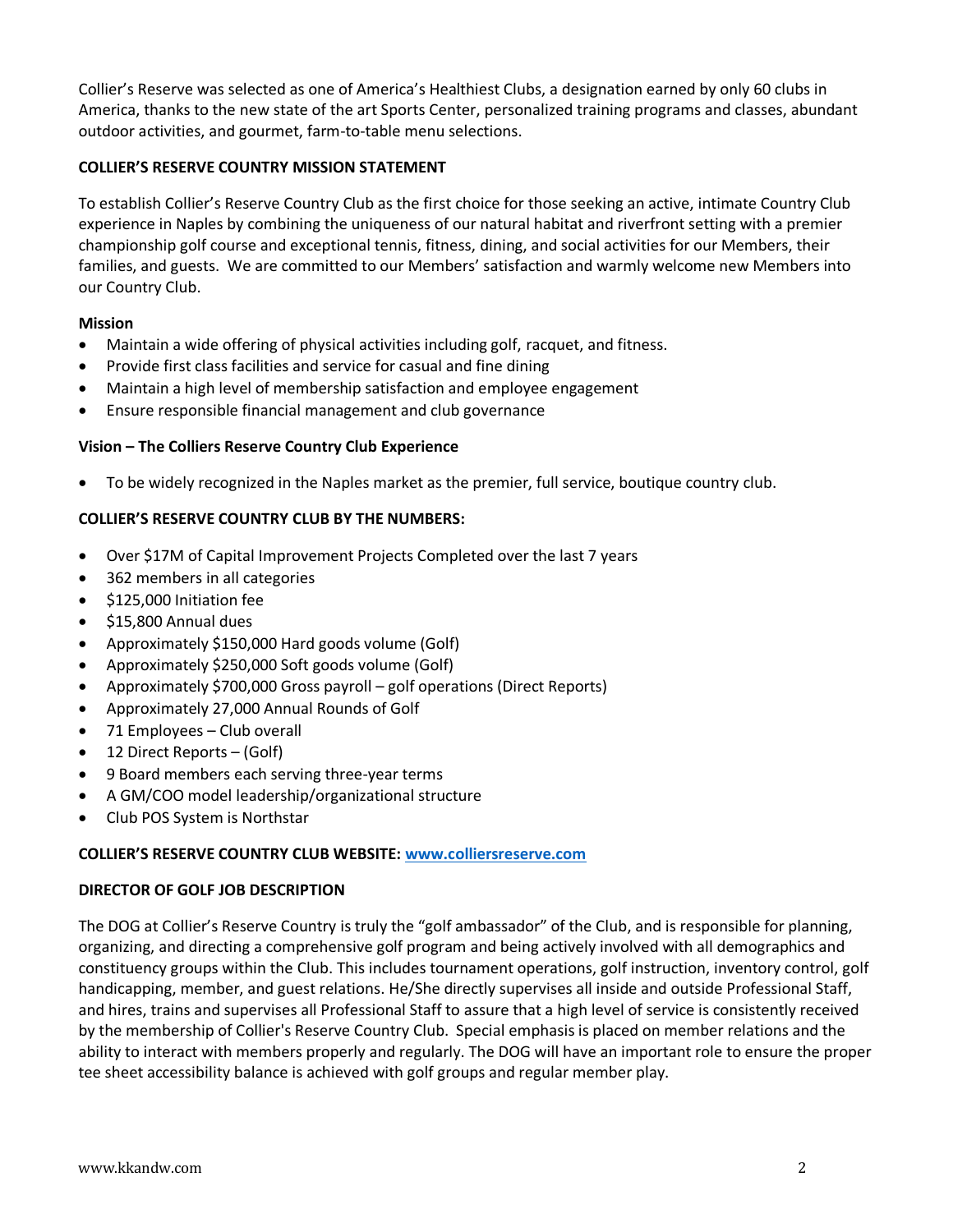The DOG must be capable of both guiding and holding members and staff accountable to achieving and maintaining high standards. He or she will directly manage all areas of the golf operation and work closely with the Golf Course Superintendent and other department heads, while reporting to the GM/COO. The position will promote an exceptional golf experience and provide creative services and programs for all members and guests. The DOG is expected to be a strategic leader of the golf experience at Collier's Reserve Country and therefore a person of intellect, vision, planning, and business acumen, as well as personally setting the standard for behavior, assertive hospitality, and performance. The club has reached full golf membership capacity and has currently has waitlist for members to upgrade to golf.

The DOG's direct reports at present include: Head Golf Professional, Merchandiser, Locker Attendants and Player Services.

# **INITIAL PRIORITIES OF THE NEW DIRECTOR OF GOLF**

- Develop and assist the design of a new learning center
- Leverage state-of-the-art technology and teaching techniques
- Design programs to incorporate all levels of member play
- Build member enthusiasm for clinics and special skills sessions
- Introduce members to new golf club and training technologies/products

# **KEY CHARACTERISTICS**

- A naturally highly visible and interactive individual committed to engaging members at every opportunity to develop high levels of member satisfaction
- A strong accomplished PGA professional with a proven track record of providing premier services in a dynamic exclusive membership environment
- A minimum of 5-7 years of verifiable, progressive leadership and golf management experience.
- A proven track record in player and program development working with all levels of playing abilities and diverse skill levels to grow the game
- A strong team leader focused on two-way communication with all team members
- A team builder who has a history of attracting, developing, motivating, and retaining a high-performance team of professionals to propel the operation forward
- Experience in similar club environments where traditions and respect, both personally and with the Club, are intrinsically rooted
- Reviewing the history of multiple golf groups on the tee sheet and working with the Golf Committee, Board and GM/COO to ensure balance and accessibility of all members to the course

*To reiterate, fostering a culture of solidarity and teamwork throughout the team and the club at large is very important to the staff and membership. Significant to this expectation is the ability to lead a team of friendly, engaging, competent, and passionate staff who are sincere about serving the club's members.* 

#### **CANDIDATE QUALIFICATIONS**

- A verifiable record of working closely and successfully in a private club, with an active Board and committees, while providing visionary leadership and partnership with the General Manager/COO
- A verifiably unblemished career track that demonstrates a record of tenure and commitment to previous employers, where career moves were for enhancement of skills and experiences as opposed to unplanned career changes
- Ability to sustain a culture of quality service
- Knowledgeable in best practices in top performing and high member satisfaction operations across the country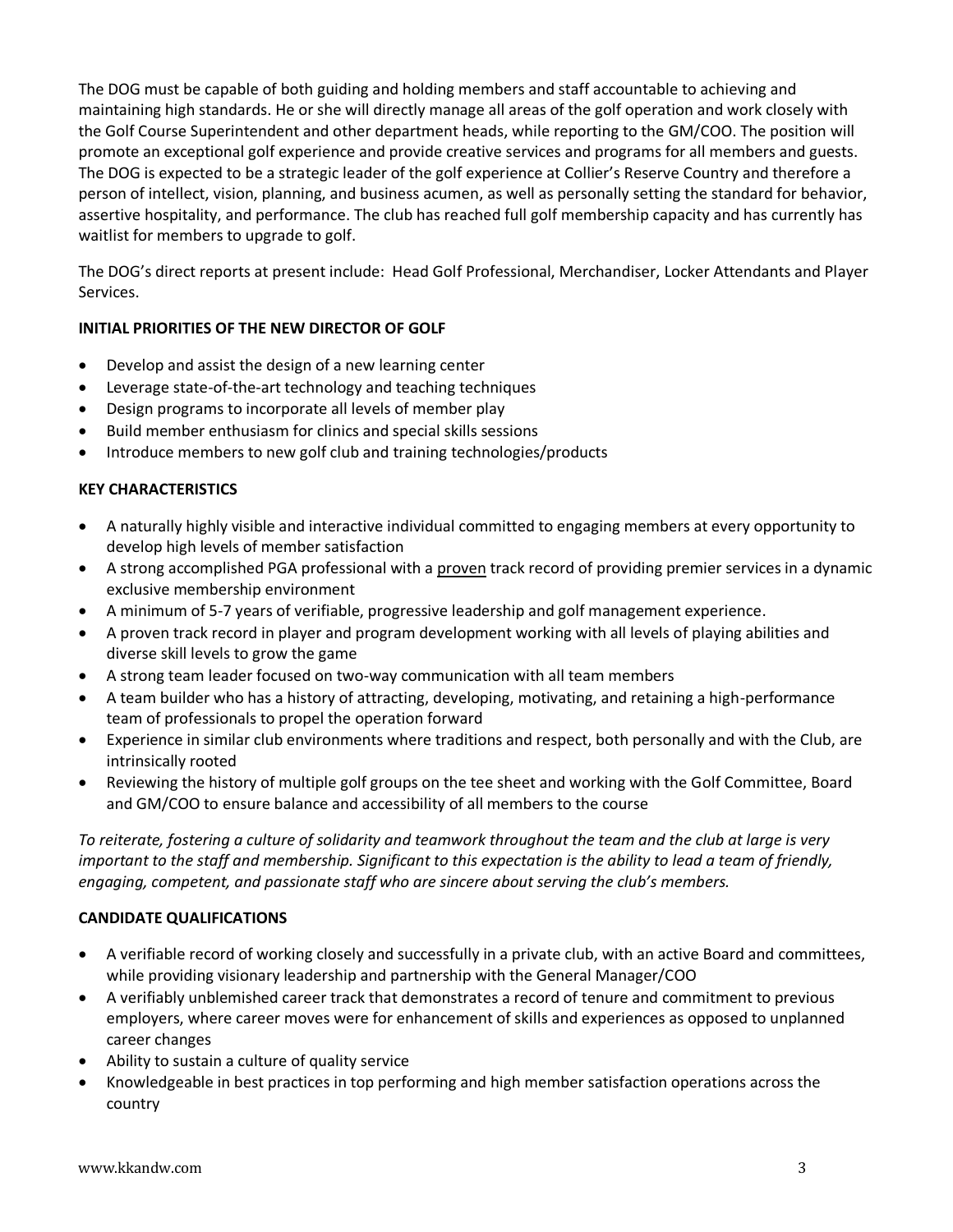- A high level of golf playing ability or playing enjoyment, but someone who recognizes that his/her first priority is to the members' golf experience
- Strong golf community network
- Verifiable ability to attract, hire, develop, and lead a high performing team of professionals while setting and maintaining standards of performance appropriate to perpetuating the mission and values of CRCC
- Exceptionally strong communication skills with members and staff, creating an open exchange environment to move the golf operations forward in a consistently positive, passionate manner

#### **KNOWLEDGE, SKILLS & OTHER ABILITIES:**

- Prior knowledge and experience with Club Management Software with focus on POS and Tee Times
- Prior experience with Teaching technologies is beneficial.

# **EDUCATIONAL AND CERTIFICATION QUALIFICATIONS**

- Preferred Bachelor's Degree in Business Administration or Golf Management but not required
- A PGA Class "A" Certification status is required

The club is strongly interested in the best candidates, regardless of where they currently live, but those with ties to this geographic area, or the strong ability to grasp the overall "culture and style" of it is critically important. The key attributes, as outlined above, include the proven ability to continue to elevate services, programming, and execution of a well-defined "mission."

The role of the DOG at Colliers Reserve should be attractive to those qualified candidates seeking a stable, longterm commitment in a community with outstanding schools and sunny quality of life. For the right individual with passion, enthusiasm, and consistently enhanced skill sets, Colliers Reserved can be a "pinnacle of one's career" role! Naples is an exceptional growing city, and one with an expanding younger family environment, excellent schools, and outdoor lifestyle.

#### **CLUB COVID REQUIREMENTS**

The club does not require staff to be fully vaccinated as a provision of employment.

#### **SALARY AND BENEFITS**

Salary is open and commensurate with qualifications and experience. The club offers an excellent bonus and benefit package including PGA membership.

#### **INSTRUCTIONS ON HOW TO APPLY**

Please upload your resume and cover letter, in that order, using the link below. You should have your documents fully prepared to be attached when prompted for them during the online application process. Please be sure your image is not present on your resume or cover letter; that should be used on your LinkedIn Profile

Preparing a thoughtful letter of interest and alignment with the above noted expectations and requirements is necessary. Your letter should be addressed to **Mr. Nicholas von Hofen, General Manager/COO and Collier's Reserve Country Club Search Committee**, and clearly articulate why you want to be considered for this position at this stage of your career and why The Collier's Reserve Country Club and the Naples area will be beneficial to both you and the Club if selected.

*You must apply for this role as soon as possible but no later than June 15, 2022. Candidate selections will occur in late-June with first Interviews and second interviews in early July 2022. The new candidate should assume his/her role after September 5, 2022.* 

**IMPORTANT:** Save your resume and letter in the following manner: